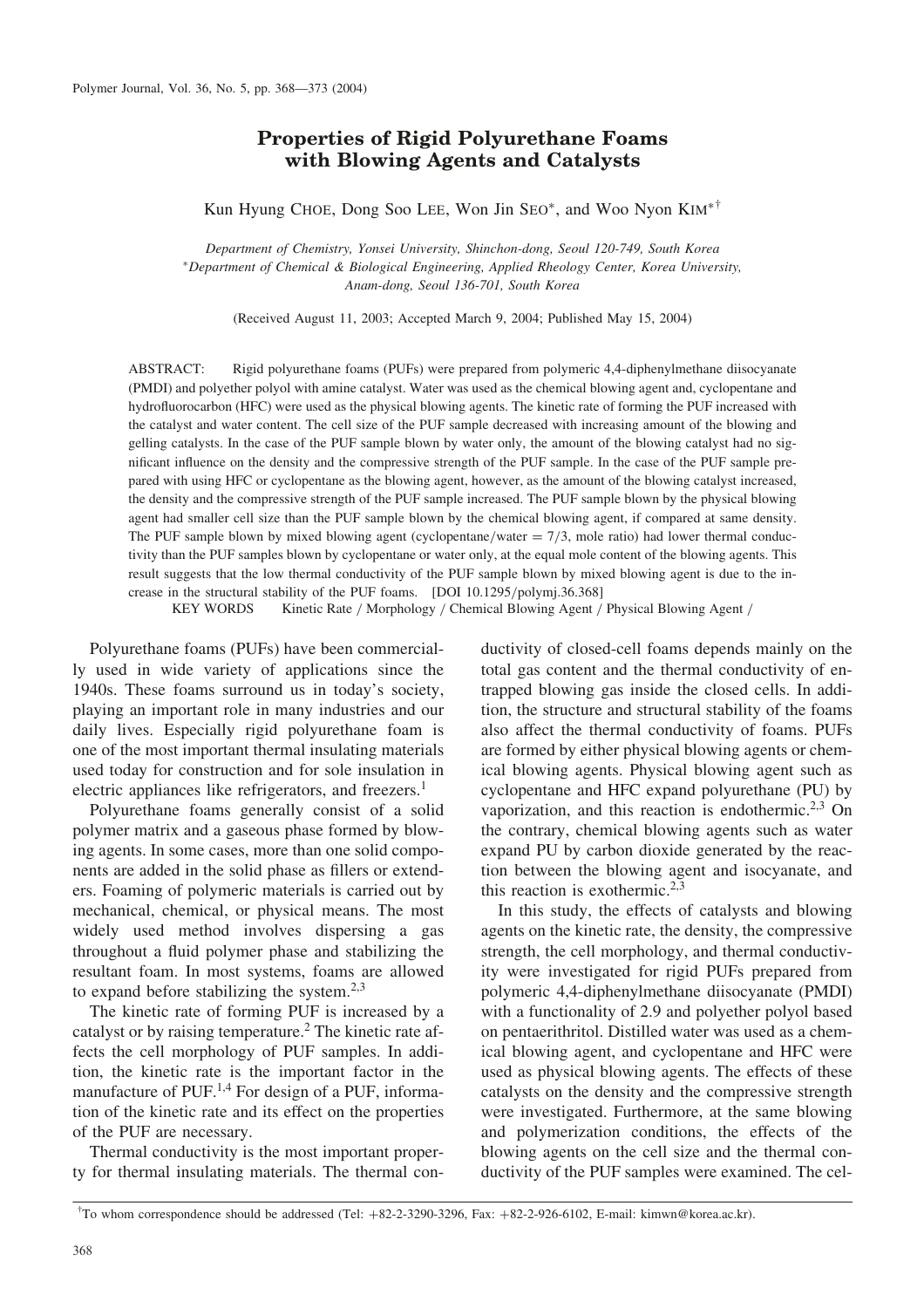lular structure, the compressive strength, and the thermal conductivity of the PUF samples were studied with a field emission scanning electron microscopy (FE-SEM), a universal testing machine (UTM), and a heat flow meter, respectively.

## EXPERIMENTAL

## **Materials**

The materials used in this study were obtained from commercial sources. The polymeric MDI (PMDI) was supplied from BASF Korea Ltd. (Seoul, Korea). The polyether polyol based on pentaerithritol was supplied from KPC Co. (Ulsan, Korea). Distilled water was prepared in our laboratory. Cyclopentane and hydrofluorocarbon (HFC) with average molecular weight of 148 g/mol were supplied from Finetec Co. (Ansung, Korea) and Solvay Korea Co. (Seoul, Korea), respectively. Triethylene diamine dissolved in dipropylene glycol to 33 weight% and pentamethyldiethylene triamine, which were used as gelling and blowing catalysts, respectively, were supplied from Air Products and Chemicals, Inc. (Allentown, PA, USA). Polysiloxane ether used as a surfactant was supplied from Osi Specialties, Inc. (USA). The characteristics of the materials are given in Table I. The polyether polyol was dried before use at 90 °C for 24 h in a vacuum oven. The other chemicals were used as received.

## Sample Preparations

Rigid PUF samples with various densities were synthesized with a "one-shot method". $4-6$  All chemicals were put into the reactor and mixed for 30 s at ambient condition with a brushless-type stirrer, which was ring guard propeller for protecting the wall and sensors in the reactor. The stirrer speed was set at 3000 rpm throughout the mixing. After mixing, the reactants were poured into an open mold  $(250 \text{ mm} \times$  $250 \text{ mm} \times 100 \text{ mm}$  to produce free-rise foams and were cured for 1 week at room temperature. Three replications for all the foams were executed.

To investigate the effects of the catalysts on the properties of the PUF samples, triethylenediamine (gelling catalyst) and pentamethyldiethylene triamine (blowing catalyst) were used. The amount of each catalyst was varied from 0.2 to 1.8 parts per 100 polyether polyol by weight (php) with the increment of 0.4 php while the amounts of polyether polyol, polysiloxane ether, and distilled water as a chemical blowing agent were fixed at 100, 1.0, and 1.0 php, respectively. The amount of PMDI required for the reaction with polyether polyol, and distilled water was calculated from their equivalent weights. For the completion of the reaction, excess PMDI (ca. 5 wt%; NCO/  $OH = 1.05$  was used.

To investigate the effects of the blowing agent on the properties of the PUF samples, distilled water, cyclopentane, and HFC were used. The amount of each catalyst was fixed at 0.6 php and the amounts of polyether polyol and polysiloxane ether were fixed at 100 and 1.0 php, respectively. The amount of distilled water was varied from 1.0 to 3.5 php. For each PUF systems blown by various blowing agents, the amount of PMDI required for the reaction with polyether polyol and distilled water was calculated from their equivalent weights. For the completion of the reaction, excess PMDI (ca. 5 wt%; NCO/OH = 1.05) was used.

### Measurements

Density Measurement. Density was measured according to ASTM D1622. The size of the specimen was  $30 \times 30 \times 30$  mm. Densities of five specimens were measured and averaged for each sample.

| <b>Materials</b>                     | Functionality | Equivalent weight<br>$(g \text{ mol}^{-1})$ | Comments                                                                                    |
|--------------------------------------|---------------|---------------------------------------------|---------------------------------------------------------------------------------------------|
| 4,4'-Diphenylmethane<br>diisocyanate | 2.9           | 133.5                                       | NCO content: $31.5\%$                                                                       |
| Polyether polyol                     | 4.0           | 117.0                                       | OH value:<br>$480 \,\mathrm{mg}$ KOH/g                                                      |
| Distilled water                      | 2.0           | 9.0                                         | Chemical blowing agent                                                                      |
| Cyclopentane                         |               |                                             | Physical blowing agent                                                                      |
| Hydrofluorocarbon                    |               |                                             | (boiling point $= 50.0$ °C)<br>Physical blowing agent<br>(boiling point = $40.2^{\circ}$ C) |
| Triethylene diamine                  |               |                                             | Gelling catalyst                                                                            |
| Pentametyldiethylene<br>triamine     |               |                                             | Blowing catalyst                                                                            |
| Polysiloxane ether                   |               |                                             | Surfactant                                                                                  |

Table I. Characteristics of materials used in this study<sup>a</sup>

<sup>a</sup>Data from suppliers.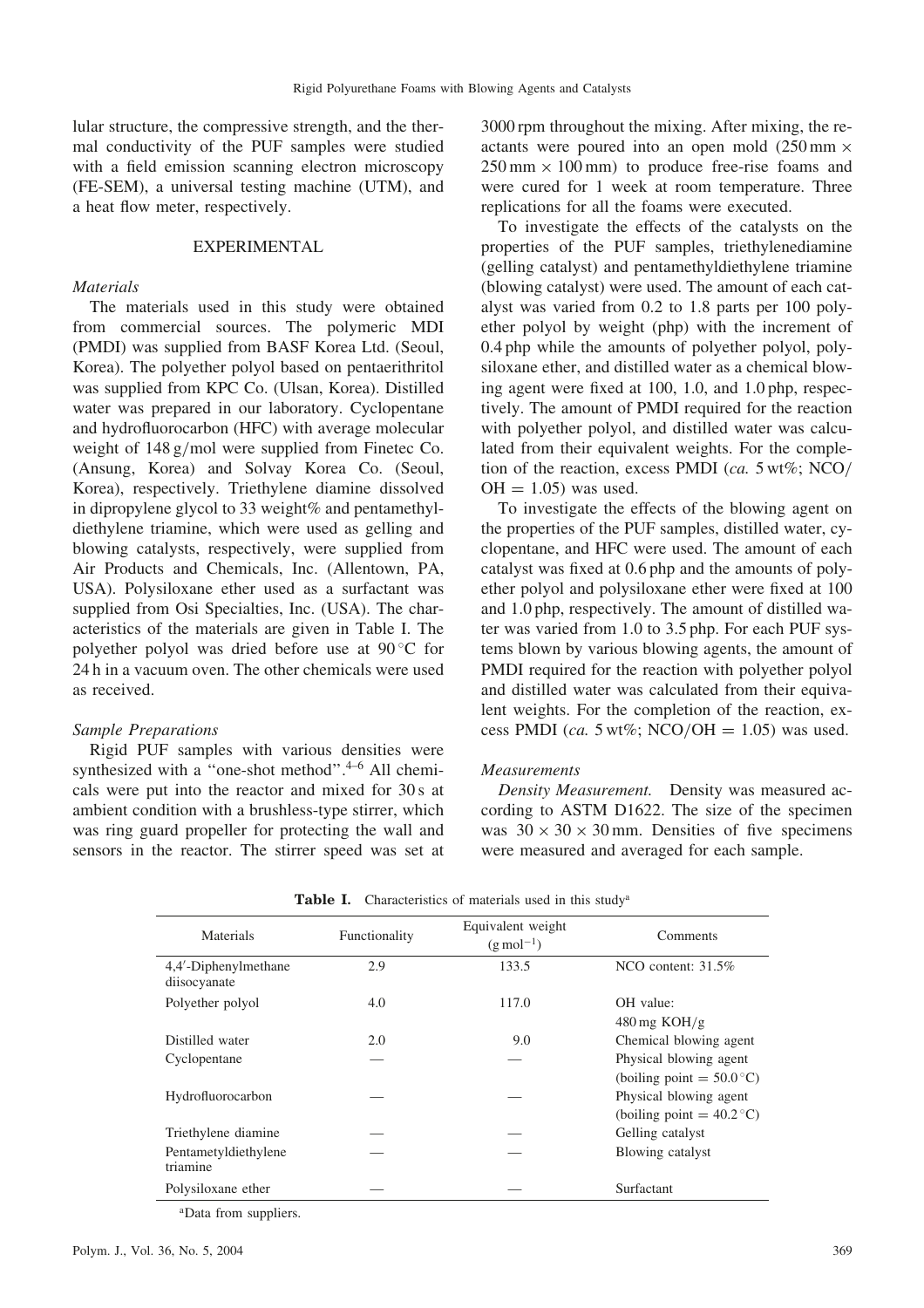Scanning Electron Microscopy. Morphology was observed with a HITACHI S-4300SE field emission scanning electron microscope. The samples were cryogenically fractured and gold coated before scanning. The accelerating voltage was 25 kV. The size of the cells of the PUF samples was measured with an Image-Pro Plus image analyzer and averaged.

Universal testing machine. Compressive strength was measured under ambient conditions with an Instron UTM (model 4467). A compressive test was performed according to ASTM D 1621. The size of the specimen was  $30 \times 30 \times 30$  mm, and the speed of crosshead movement was 3.00 mm/min. The strengths of five specimens per sample were measured and averaged.

Thermal Conductivity Measurement. Thermal conductivity was measured with a Holometrix Micromet (model Lambda 2000) according to ASTM C 518. A sample was placed in the test section between the two plates which were maintained at different temperatures during the test. Upon achieving thermal equilibrium and establishing a uniform temperature gradient throughout the sample, the thermal conductivity of the PUF samples was determined. The size of the specimen was  $300 \times 300 \times 50$  mm. The thermal conductivities of three specimens per sample were measured and averaged.

# RESULTS AND DISCUSSION

#### Effect of Catalysts

The effect of catalysts on the kinetic rate of forming the PUF samples is shown in Figures 1 and 2. The kinetic rate of forming the PUF was assessed from the inverse of the characteristic times such as the cream time, gel time, and tack free time. The cream time is defined as the time when the color of mixed reactants becomes brightened. The gel time is the time when the stable spatial shape is formed. The tack free time is the time when the perfectly crosslinked PUF can be detached from the mold.<sup>6</sup> From these figures, the kinetic rate of forming the PUF increases with the increase of the content of the gelling catalyst. In addition, the blowing catalyst promotes the blowing reaction, relatively, which was confirmed by the faster cream time, and the gelling catalyst promotes the gelling reaction, relatively, which was confirmed by the faster gel time and tack free time.

Figure 3 shows the cell morphologies of the PUF samples prepared with different amounts of the gelling catalysts: (a) 0.6 php and (b) 1.8 php. The figure shows that the cell size of the PUF samples decreases from  $307$  to  $132 \mu m$  with the increase of the gelling catalyst. Although not shown in Figure 3, the blowing catalyst shows the similar behavior. Thus the kinetic rate



Figure 1. The dependence of the characteristic times for formation of PUF on the blowing catalyst content.



Figure 2. The dependence of the characteristic times for formation of PUF on the gelling catalyst content.

of forming gas bubbles increases with the catalyst content regardless of the types of the catalysts.

#### Effect of Blowing Agents

The effect of water content on the kinetic rate of the water blown PUF samples containing equal amount of the blowing and gelling catalyst is shown in Figures 4 and 5, respectively. From these figures, it is observed that the kinetic rate of forming PUF increases with the increase in water content regardless of the catalyst type. The increase in the kinetic rate with the water content is probably due to the increase in the temperature of the reactants by the heat of reaction evolved by the reaction between water and PMDI.

The effect of the blowing catalyst content on the density and the compressive strength is shown in Figures 6 and 7 for the PUF samples prepared with HFC/water (4/6 mole ratio) and with water only as the blowing agents, respectively. In Figure 6, it is seen that the density and the compressive strength of the PUF samples using HFC/water (4/6) as the blowing agents increase with the blowing catalyst content.

Generally polyurethane foams are produced by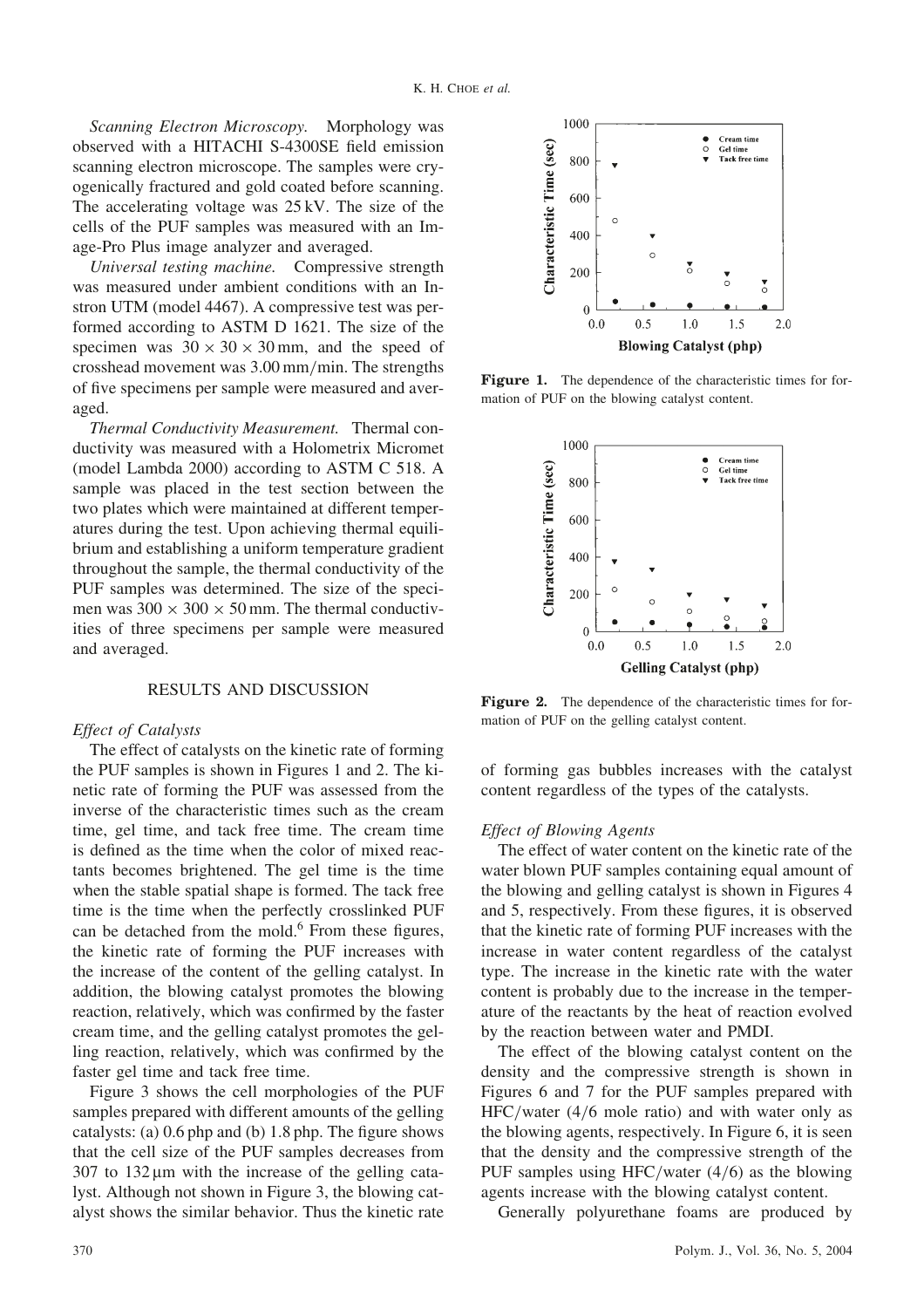



**(b)**

Figure 3. Scanning electron micrographs of the PUF samples with the gelling catalyst content: (a) 0.6 php, (b) 1.8 php.



Figure 4. The dependence of the characteristic times of forming the PUF containing equal amount of the blowing catalyst on the water content.

forming a PU with concurrent a gas evolution process. Provided these two processes are balanced, bubbles are trapped in the polymer matrix and a cellular product is formed. The matching of the rates of gelling and foaming reactions is essential for formation of desired foams. If evolution of gas is too rapid, the foam initially expands well but then collapses because the gelling process has not proceeded enough to retain the



**Figure 5.** The dependence of the characteristic times of forming the PUF containing equal amount of the gelling catalyst on the water content.



Figure 6. The density and the compressive strength of the PUF samples blown by HFC/water (4/6 mole ratio) plotted aginst the blowing catalyst content.



Figure 7. The density and the compressive strength of the PUF samples blown by water only plotted aginst the blowing catalyst content.

gas.7–9 As shown in Figure 6, the added physical blowing agent such as HFC, promotes only the blowing process and hence the density and the compressive strength of the PUF samples prepared with HFC/water (4/6 mole ratio) as the blowing agents increase due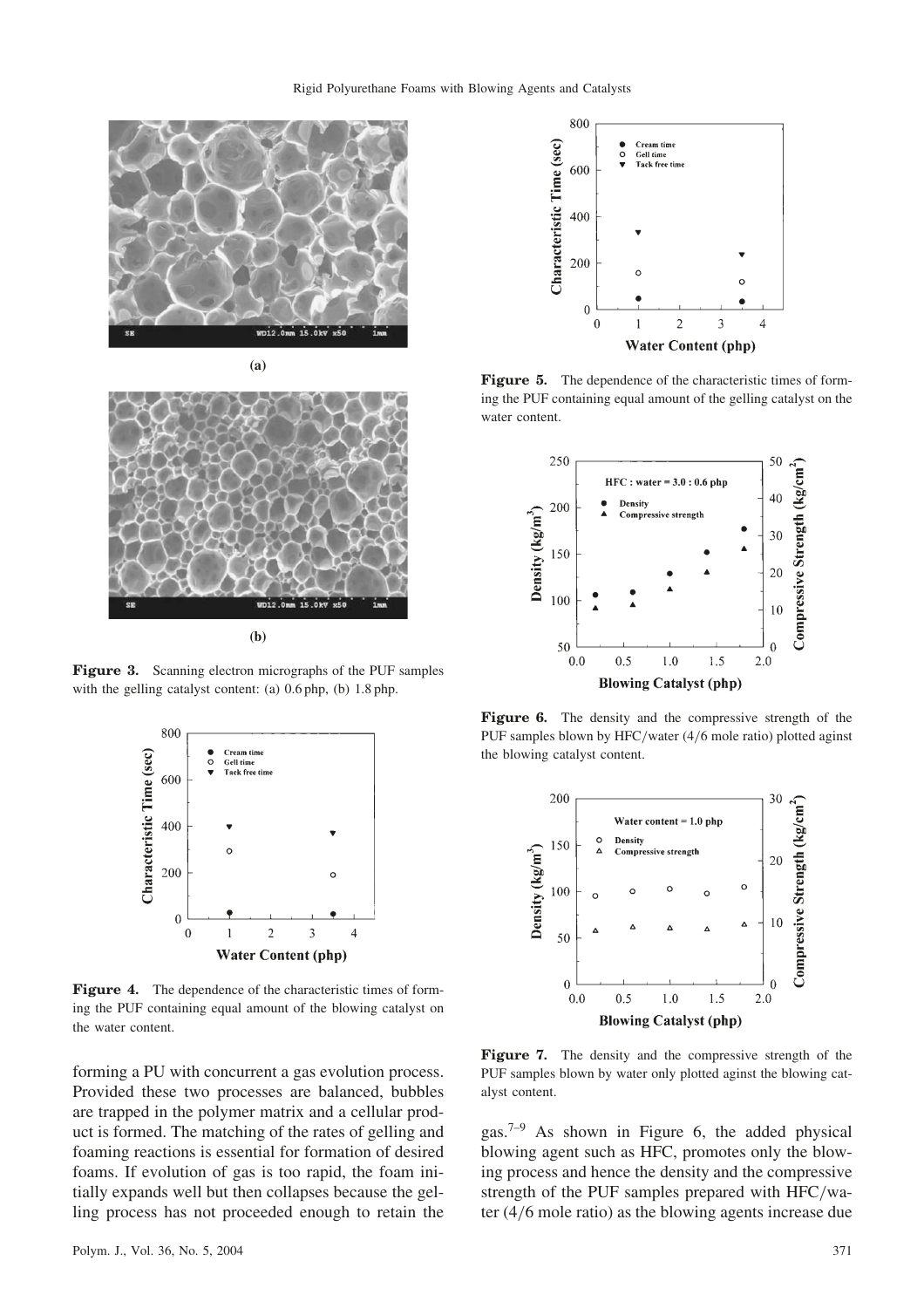

Figure 8. The density and the compressive strength the PUF samples blown by HFC/water (4/6 mole ratio) and water only plotted aginst the gelling catalyst content.

to degassing of the blowing gas by collapse of bubbles.

In the blowing process of the water only blown PUF, water reacts with the isocyanate group to generate carbon dioxide and polyurea with evolution of reaction heat. $2,3,5-9$  In addition, the urea group can also react with the isocyanate group to generate biuret, which introduces additional networks to the PUF.2,3,5–9 The reactions of polyurea and biuret formation are the gelling process.<sup>9</sup> This implies that the blowing process by water accelerates the gelling process. Therefore, as shown in Figure 7, the content of the blowing catalyst does not affect significantly the density and the compressive strength of the water only blown PUF samples.

Figure 8 shows the effects of the gelling catalyst on the density and the compressive strength of the PUF samples blown by HFC/water (4/6 mole ratio) and by water only as the blowing agents. It is seen that the gelling catalyst content does not significantly influence on the density and the compressive strength of both the HFC/water (4/6 mole ratio) and the water only blown PUF samples.

Figure 9 shows the SEM micrographs of the PUF samples prepared by using (a) water only, (b) mixture of cyclopentane and water (7/3), and (c) cyclopentane only as the blowing agents. Generally the cell size is determined not only by the volatility of the blowing agents but also by various conditions such as the concentration of blowing agents, the solubility of the blowing agent, and reaction conditions. In this study, however, the PUF samples having the same density and mole of blowing gas were synthesized with water and cyclopentane as the blowing agents. The PUF samples prepared in this study were synthesized under the same operating conditions. And the chemical compositions for synthesizing the PUF samples were not changed except for the kind of blowing agent.





**(b)**



Figure 9. Scanning electron micrographs of the PUF samples blown by various blowing agents: (a) water only, (b) mixed blowing agents (cyclopentane/water  $= 7/3$ , mole ratio), (c) cyclopentane only.

The solubility of  $CO<sub>2</sub>$  in both polyol and isocyanate before polymerization can create the microcellular structure due to the solubility difference between the solutions and polyurethane polymer. However, it can be considered that the solubility of cyclopentane and  $CO<sub>2</sub>$  in polyurethane polymer is very low at the condition (high temperature) of forming polyurethane. Therefore, the solubility difference between the cyclopentane and  $CO<sub>2</sub>$  for the polyurethane is negligible.